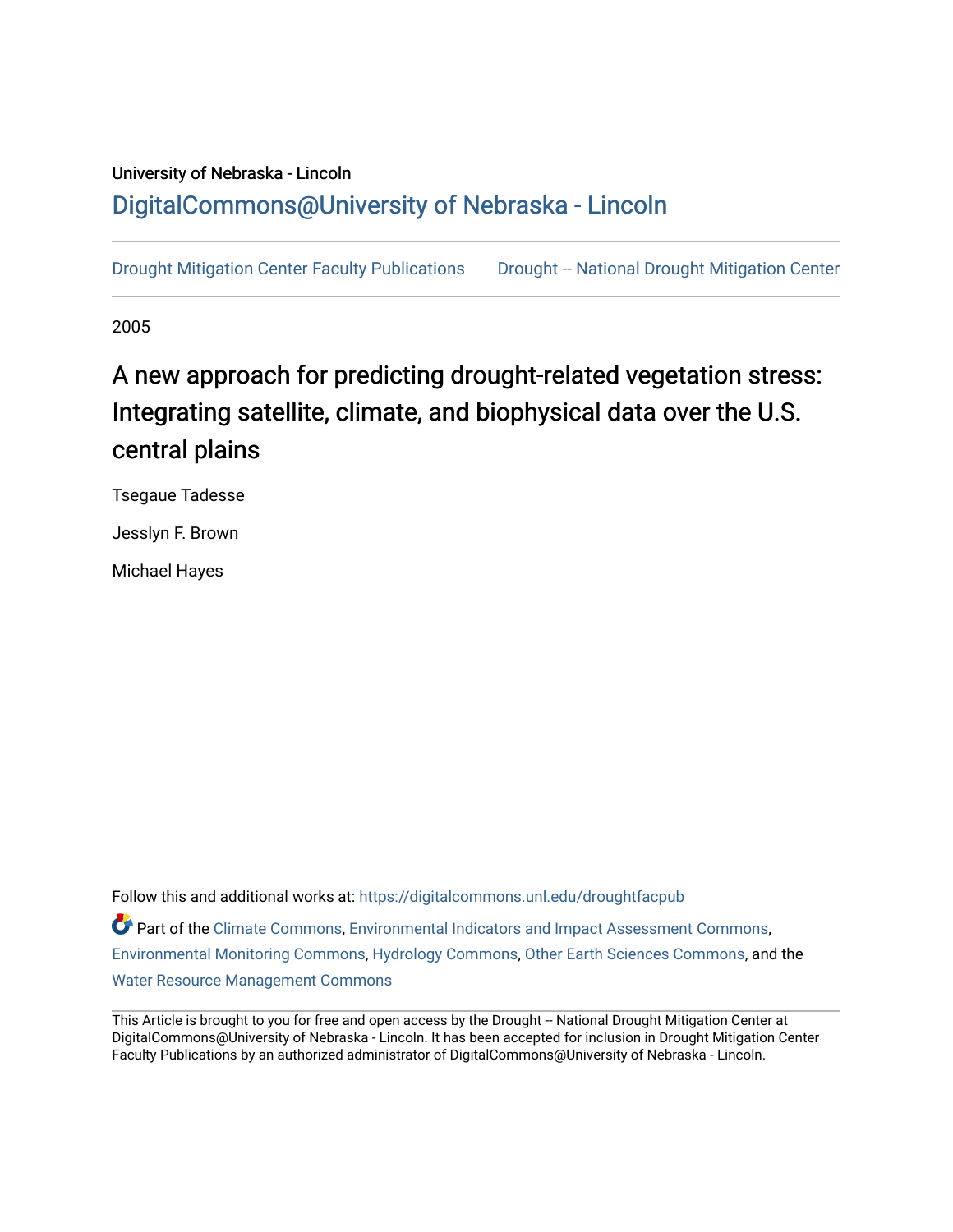Available online at www.sciencedirect.com



PHOTOGRAMMETRY & REMOTE SENSING

ISPRS Journal of Photogrammetry & Remote Sensing 59 (2005) 244 – 253

www.elsevier.com/locate/isprsjprs

## A new approach for predicting drought-related vegetation stress: Integrating satellite, climate, and biophysical data over the U.S. central plains

Tsegaye Tadesse<sup>a,\*</sup>, Jesslyn F. Brown<sup>b</sup>, Michael J. Hayes<sup>a</sup>

<sup>a</sup>National Drought Mitigation Center, University of Nebraska-Lincoln, NE 68583-0749, USA b SAIC, USGS/EROS Data Center, Sioux Falls, SD 57198, USA

> Received 1 March 2004; accepted 3 February 2005 Available online 29 March 2005

#### Abstract

Droughts are normal climate episodes, yet they are among the most expensive natural disasters in the world. Knowledge about the timing, severity, and pattern of droughts on the landscape can be incorporated into effective planning and decisionmaking. In this study, we present a data mining approach to modeling vegetation stress due to drought and mapping its spatial extent during the growing season. Rule-based regression tree models were generated that identify relationships between satellite-derived vegetation conditions, climatic drought indices, and biophysical data, including land-cover type, available soil water capacity, percent of irrigated farm land, and ecological type. The data mining method builds numerical rule-based models that find relationships among the input variables. Because the models can be applied iteratively with input data from previous time periods, the method enables to provide predictions of vegetation conditions farther into the growing season based on earlier conditions. Visualizing the model outputs as mapped information (called VegPredict) provides a means to evaluate the model. We present prototype maps for the 2002 drought year for Nebraska and South Dakota and discuss potential uses for these maps.  $© 2005 International Society for Photogrammetry and Remote Sensing, Inc. (ISPRS). Published by Elsevier B.V. All rights$ reserved.

Keywords: Drought; Data mining; Vegetation stress; Satellite metrics; Prediction; NDVI

#### 1. Introduction

Drought is a natural hazard that impacts economic, social, and environmental aspects of society. In the

E-mail address: ttadesse2@unl.edu (T. Tadesse).

agricultural sector, it is one of the dominant causes of crop loss in USA ([Wilhite, 2002\)](#page-10-0). In many cases, agricultural losses are increased by reductions in livestock production and disruptions in the food supply chain ([Goddard et al., 2003\)](#page-9-0). In recent years, droughts caused billions of dollars in damages/losses in many states. For example, in 2002, the estimated agricultural losses exceeded US\$1 billion in each of

0924-2716/\$ - see front matter © 2005 International Society for Photogrammetry and Remote Sensing, Inc. (ISPRS). Published by Elsevier B.V. All rights reserved. doi:10.1016/j.isprsjprs.2005.02.003

<sup>\*</sup> Corresponding author. Tel.: +1 402 472 3383; fax: +1 402 472 6614.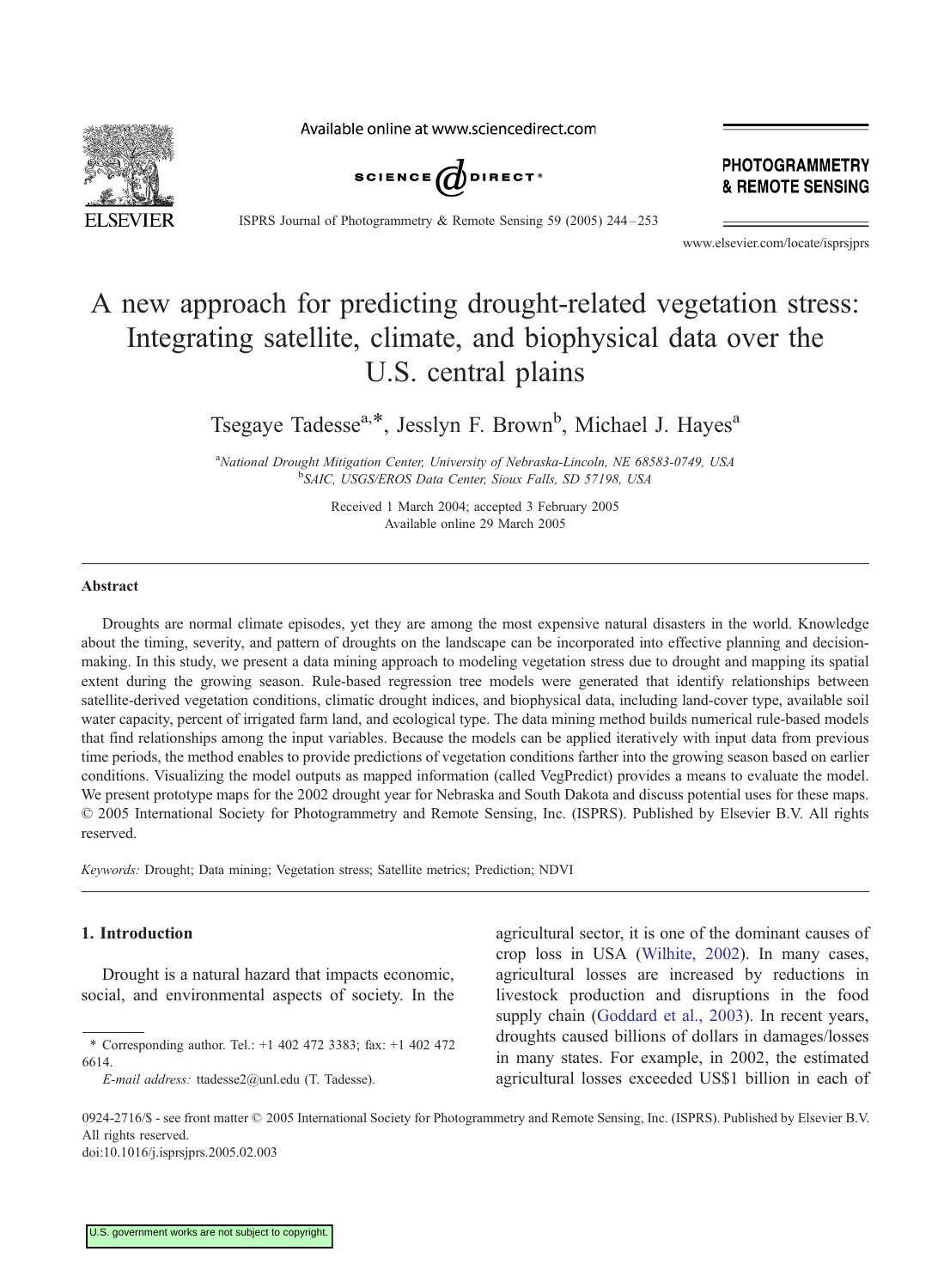the states of Nebraska, Colorado, Kansas, and South Dakota ([Hayes et al., 2004\)](#page-9-0). The United States Federal Emergency Management Agency (FEMA) has estimated that drought events are responsible for annual economic losses of US\$6–8 billion ([FEMA, 1995\)](#page-9-0).

Given the seriousness of these losses and the severity of recent droughts across the country, policymakers in the USA have significant interest in monitoring and predicting drought events. To monitor drought, decision-makers at the administrative and grass-roots levels need timely and accurate information about the spatial and temporal dimensions of droughts. This information helps officials and farmers to be more proactive in managing drought risk ([Wilhite, 2002\)](#page-10-0). Furthermore, drought impacts can be reduced through better understanding of drought and identifying the appropriate drought indicators for an early warning system. This includes providing decision-makers with timely drought products (e.g., maps and data) that identify the frequency, severity, and spatial extent of drought.

In the past, climate and meteorological data have been the primary sources for drought information used to support decision-making. However, more recently satellite observations have proved to be a valuable source of timely, spatially continuous data with improved detail for monitoring vegetation dynamics over large areas. Many prior studies of vegetation conditions base analyses on numerical transforms known as vegetation indices (VI). These indices have been used for studying vegetation characteristics over large areas since the 1970s ([Rouse et al., 1974;](#page-10-0) Tucker, 1979). The advantages of using VIs rather than strictly spectral observations include minimizing soil and other background effects, reducing data dimensionality, providing a degree of standardization for comparison, and enhancing the vegetation signal ([Curran, 1981; Goward, 1989; Malingreau, 1989\)](#page-9-0). One of the more commonly used VIs, the Normalized Difference Vegetation Index (NDVI), takes advantage of the reflective and absorptive characteristics of plants in the red and near-infrared portions of the electromagnetic spectrum.

Various studies have demonstrated the utility of satellite measurements for observing and monitoring drought and provide analyses of the relationships between climate variables (e.g., precipitation) and satellite-derived VIs ([Di et al., 1994; Yang et al.,](#page-9-0)

1998; Ji and Peters, 2003). [McVicar and Bierwirth](#page-10-0) (2001) investigated the utility of satellite data as a drought assessment tool for the 1997 drought in Papua New Guinea. They found a strong correlation  $(r^2=0.809)$  between accumulated rainfall and an integrated measurement of surface temperature  $(T<sub>s</sub>)$ and NDVI over meteorological stations. In another study, [Yang et al. \(1998\)](#page-10-0) investigated the relationships among several climate parameters (including growing season precipitation) and an annual integration (or summation) of NDVI over grasslands in the U.S. Great Plains. When examined over all grasslands in the analysis, model results showed a significant positive correlation between the time-integrated NDVI and spring and summer precipitation. [Ji and](#page-9-0) Peters (2003) showed significant correlations between monthly NDVI and the SPI during the growing season over four states in the U.S. central plains. Even though this study was based on spatially averaged NDVI and SPI data (calculated over climate divisions), they found NDVI to be an affective indicator of moisture and vegetation condition.

Additional studies have presented analyses of droughts in the USA, Africa, South America, and Asia illustrate how derivatives of the NDVI can improve the ability to observe drought in time-series satellite data ([Kogan, 1995; Liu and Kogan, 1996; Unganai and](#page-9-0) Kogan, 1998). The Vegetation Condition Index (VCI), a ratio of NDVI collected in a given period compared to its historical range (maximum minus minimum) for the same period during multiple years of record, is used to map drought patterns ([Kogan, 1995\)](#page-9-0). [Peters et al.](#page-10-0) (2002) demonstrated the potential of a measure called the Standardized Vegetation Index for drought monitoring over the U.S. Great Plains and presented six monthly maps for the year 2000.

In this paper, we introduce a prototype vegetation stress map called *VegPredict* that depicts vegetation conditions several weeks in advance. This map product is created using data mining techniques that integrate satellite, climate, and other environmental data sets. The data mining technique maximizes the information contained in traditional drought indicators and integrates it with satellite-based greenness measures from the Advanced Very High Resolution Radiometer (AVHRR) processed at the USGS EROS Data Center ([Eidenshink, 1992\)](#page-9-0). This paper demonstrates the potential use of data mining for drought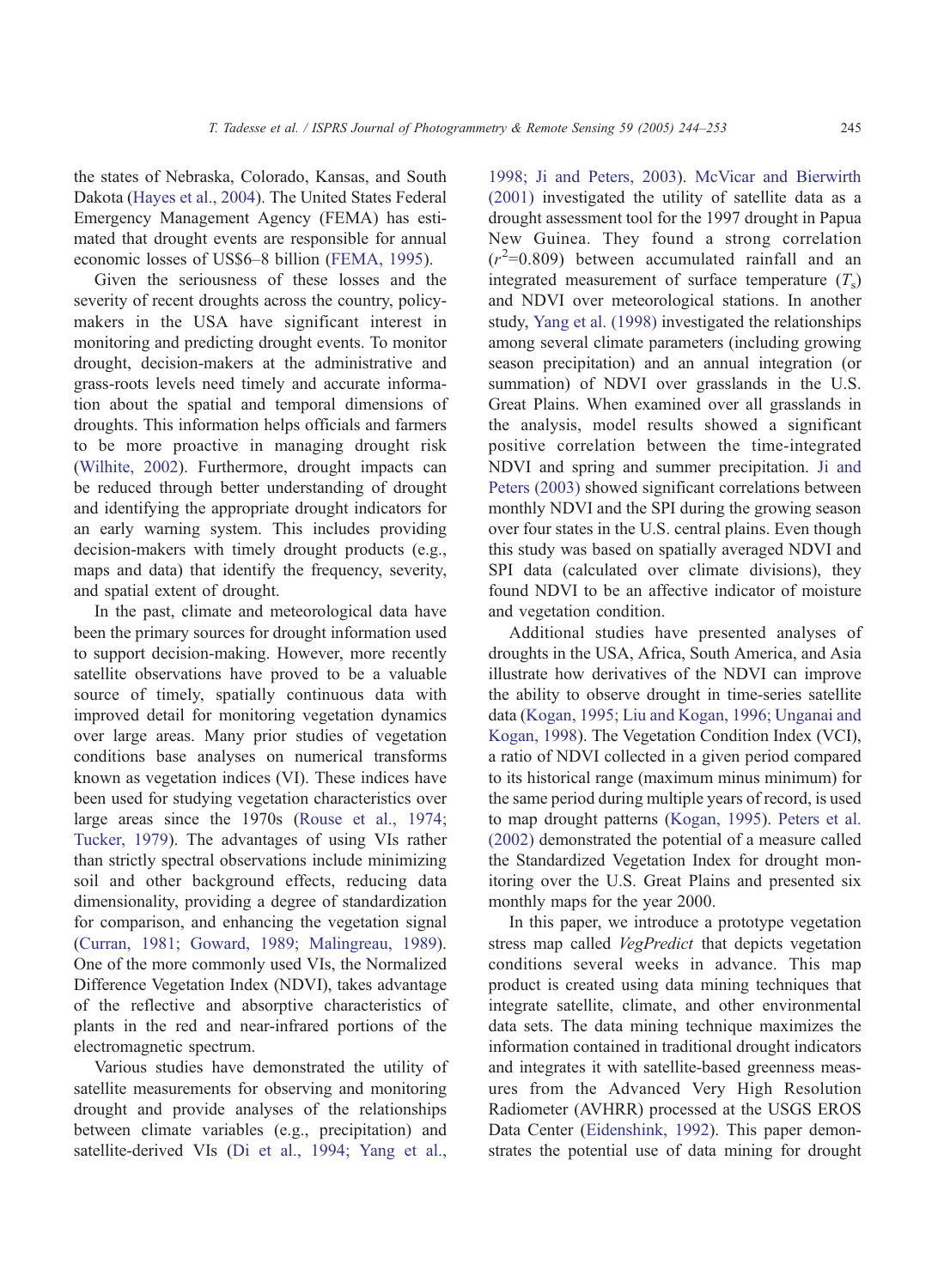research and presents map outputs over the central states of Nebraska and South Dakota for the 2002 drought year.

## 2. Using data mining for drought mapping and prediction

Data mining is a technique that uses a variety of data analysis tools to discover patterns and relationships of physical variables. This technique has shown promise for analysis and prediction in multiple disciplines bringing together techniques from machine learning, pattern recognition, statistics, databases, and visualization to address the issue of information extraction from large databases ([Cabena et al., 1998;](#page-9-0) Groth, 1998).

Studies in ecological research have also introduced data mining techniques and found that it is a powerful tool in addressing complex ecological problems handling both numeric and categorical data ([De'ath](#page-9-0) and Fabricius, 2000). Recent studies have shown that, although drought effects on vegetation result from complex atmospheric and biophysical phenomena, data mining provides mechanisms for understanding drought characteristics in space and time ([Tadesse et](#page-10-0) al., 2004; Harms et al., 2002). These studies illustrate the potential of data mining for drought analysis and prediction.

#### 2.1. Rule-based predictive regression-tree model

In this study,  $Cubic<sup>1</sup>$  data mining software was used to generate models from a combination of satellite, climate, and biophysical data. The technique is generally referred to as regression-tree modeling. Cubist analyzes data and generates rule-based linear models that are a collection of rules, each of which is associated with a linear expression for computing a target value. The user determines the dependent and independent variables. To get a more reliable estimate of accuracy, the data are automatically divided into a number of folds to validate the rules. In this study, the

data are divided into five blocks of almost equal size and target value distribution. For each block, Cubist constructs a model from the cases in the remaining blocks and tests on the cases in the hold-out block. In this way, each case is used once as a test case. The accuracy of a model produced from all the cases is estimated by averaging results on the hold-out cases ([Rulequest Research, 2003\)](#page-10-0). The final output includes a summary of the average error of the prediction and correlation coefficient values. The correlation coefficient  $(r)$  measures the statistical agreement between the cases' actual values of the target attribute and those values predicted by the model.

#### 2.2. Satellite, climate, and biophysical data

To predict future vegetation condition, we used data from a satellite source, climate-based drought indices, and biophysical variables For the climate data, drought indicators were calculated for weather station locations. These became the model generation locations. The satellite data, and many of the biophysical variables, were extracted using GIS techniques for the same weather station locations.

#### 2.2.1. Climatic indices

The Standardized Precipitation Index (SPI) and the Palmer Drought Severity Index (PDSI) were selected to define and quantify precipitation deficits ([McKee et](#page-10-0) al., 1994; Palmer, 1965). The SPI and PDSI were calculated at 14-day intervals to match the temporal resolution of the satellite data. For this study, we used the Self-Calibrated PDSI that provided improvement as it accounts for climate and soil characteristics of each weather station that was not the part of the original PDSI algorithm ([Wells et al., 2004\)](#page-10-0).

#### 2.2.2. Satellite data

Satellite-derived measure of vegetation stress, the Percent Average Seasonal Greenness (PASG) was calculated based on smoothed temporal NDVI curve characteristics. For this project, our source is AVHRR NDVI calculated on a 14-day time step. The start of the season (SOS) and end of season are used in the calculations for seasonal greenness (SG). To identify the SOS, we discover a well-defined trend change in the NDVI vector using a delayed or backward-looking moving average ([Reed et al., 1994\)](#page-10-0). This method

<sup>&</sup>lt;sup>1</sup> Any use of trade, product, or firm names is for descriptive purposes only and does not imply endorsement by the USA Government.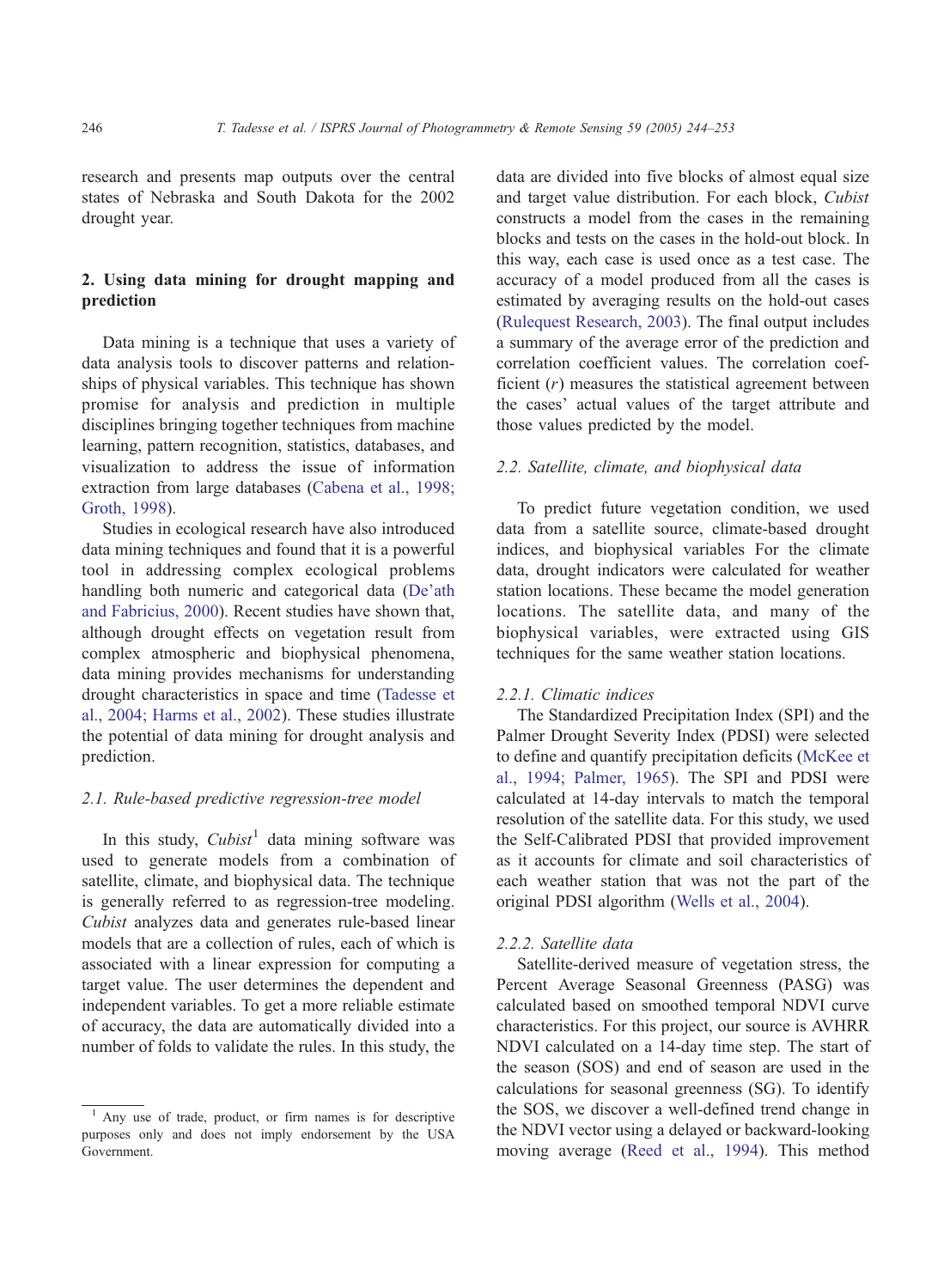identifies a well-defined trend change in the NDVI (and vegetation vigor). The SG is calculated as a daily integration of the NDVI (interpolated from 14-day NDVI) above the NDVI baseline between the median SOS day and all other periods in the growing season. For vegetation monitoring, the SG at each pixel for any given period is compared to the mean of the same time period from the historical (from 1989 to 2002) database. The measure is expressed as a percentage by the formula: PASG=(current SG/mean SG)\*100.

### 2.2.3. Biophysical variables

A set of additional biophysical variables was chosen based on assumptions underlying vegetation behavior. For all variables listed in Table 1, the dominant (or mean) value was calculated for a  $9-km^2$ window surrounding each weather station. Landcover type is used in our model to identify the influence of the vegetation cover and its impact on drought. The soil available water capacity indicates how well the soil can hold moisture based on soil type. The percent of land in farms in irrigation indicates sensitivity to drought. The ecoregions designation provides the responsiveness of ecological resources to drought conditions. These variables were chosen because they influence vegetation response to climate condition; however, the list is not exhaustive.

Finally, the above described climate, satellite, and biophysical data variables were combined to generate rules that show the relationships among the variables. After generating regression tree models from data generated at weather station locations, we converted the models into map output. The rule-based models estimate a value of the dependent variable for each station (or pixel) depending on the independent variables. After the rules are generated, the map is produced based on the value for each station (pixel). The rule for each station (pixel) is selected if the case satisfies all the conditions of the rule for that specific station. Consider the following two rules to illustrate the process to determine the value for each pixel.

Rule 1: If  $PDSI \le -1.5$ , land-cover is grassland and percent irrigation (Pirrg) is less than 10%, then  $VegPredict=46.51+3.9\text{spin}-1.14\text{pds}i-0.077\text{Pirrg};$ and Rule 2: If  $PDSI \leq -2.5$ , land-cover is pasture,

available water capacity (awc) of soil is 68, then VegPredict=20.5875-0.038awc+0.031Pirrg+0.13 pdsi.

The coefficient (weight) for each variable in the regression tree model rule is determined by the regression tree algorithm based on the historical data. Moreover, all of the variables at a given time and place are not used in a single rule. The number of rules that are generated can be automatically determined by the data mining algorithm or can also be determined by the user. For example, 40 rules may be generated for the predictive models. For each pixel, the decision rules are chosen automatically when the conditions are satisfied in calculating the predictive values. [Fig. 1](#page-5-0) shows the flow chart used to model and produce the output maps. These output maps (VegPredict maps) are produced using research code developed at the EROS Data Center. This code converts the Cubistderived rules and applies them to each pixel in binary geospatial imagery. The following section demonstrates the process, modeling and production of the time-dependent VegPredict maps as a case study in the central plains for the 2002 drought year.

## 3. Modeling and predicting drought related vegetation stress for the central plains: a case study of the 2002 drought

Data mining can be used for prediction using the time lag relationships of the variables. In this case

Table 1

| Biophysical data sets                  |                                        |                         |                         |  |  |
|----------------------------------------|----------------------------------------|-------------------------|-------------------------|--|--|
| Data                                   | Source                                 | Date                    | Reference               |  |  |
| Land-cover                             | National Land Cover Database           | 1990-1992               | Vogelmann et al. (2000) |  |  |
| Soil available water capacity          | State Soil Geographic Data Base        | NA                      | <b>USDA</b> (1994)      |  |  |
| Percent of land in farms in irrigation | Census of Agriculture                  | 1997                    | <b>USDA</b> (1997)      |  |  |
| Ecoregions                             | <b>Environmental Protection Agency</b> | 1987 (revision, 3/2000) | Omernik (1987)          |  |  |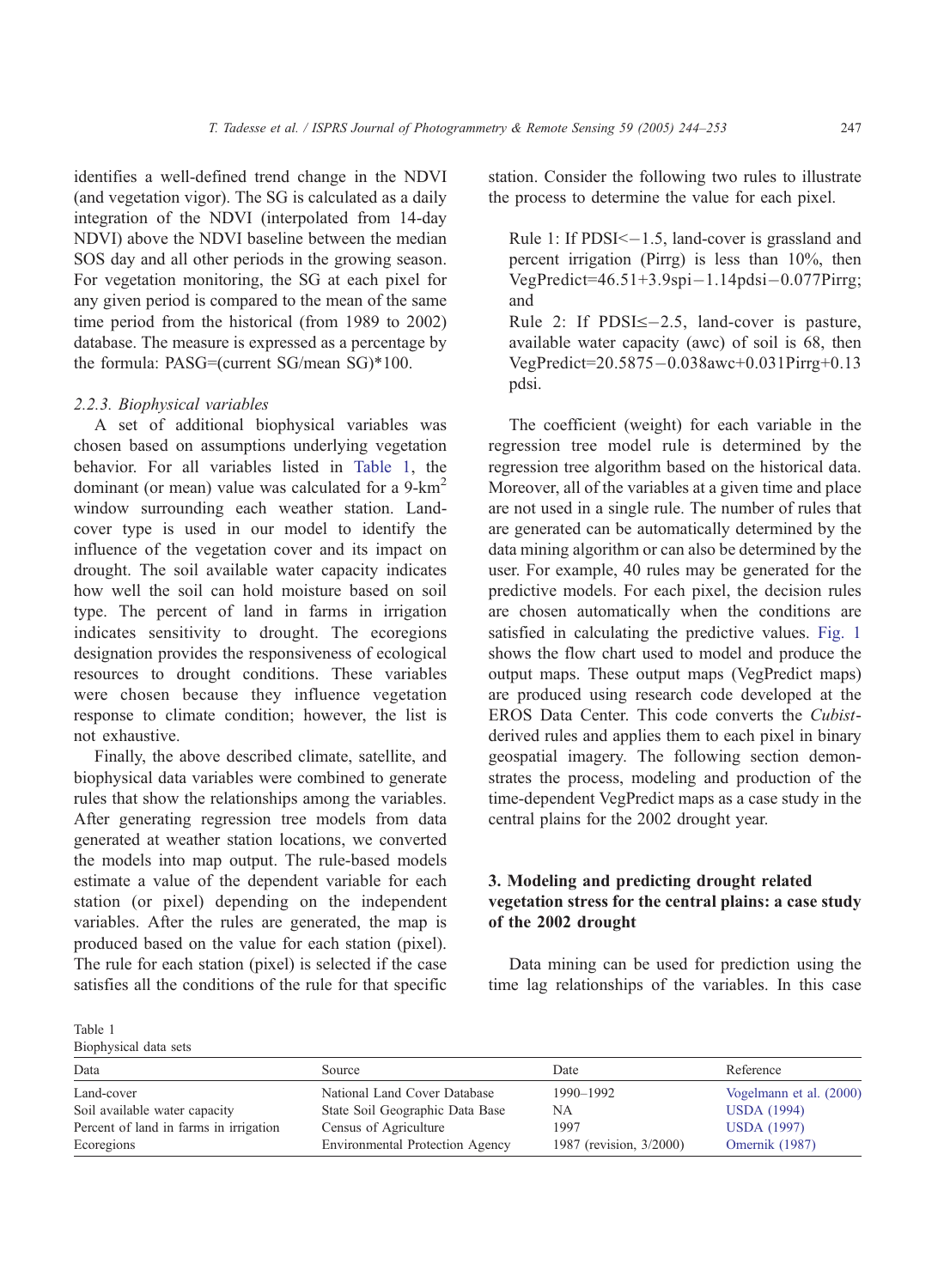<span id="page-5-0"></span>

Fig. 1. Flow-chart of the process used to produce the VegPredict maps for decision-making.

study, we predict drought impact on vegetation stress based on the values of the PASG using climate and other biophysical data as independent variables. The PASG is selected as the dependent variable mainly because vegetation stress typically occurs after a precipitation (water supply) deficit affects plant growth. The predictive regression-tree models were developed based on historical data from 224 weather stations in South Dakota and Nebraska for 14 years (i.e., from 1989 to 2002).

Regression tree models were built for each of three phases described in Table 2. First rule-based models were generated to identify relationships between the vegetation condition during the growing season and the other climatic and biophysical variables using no (zero) time lag. In this step, we predict current vegetation condition without the PASG as an input variable. Next, we generated rules that showed relationships between climate data and satellite vegetation data (i.e., PASG) observed after 2, 4, and 6 weeks to investigate the prediction capabilities. These rule-based models serve as predictive mechanisms for the respective time lags (e.g., 2, 4, and 6 weeks).

After generating the predictive rules, we applied the models to the 2002 drought year to demonstrate its application in assessing and predicting the seasonal vegetation stress for Nebraska and South Dakota. The inputs for generating these maps included SPI, PDSI, and PASG data in raster formats for 12 periods in the growing season defined from April 19th to October 3rd, 2002. For each period, geospatial raster maps that show the predicted severity and spatial extent of vegetation stress were generated. [Fig. 2\(](#page-6-0)a) shows the VegPredict map generated for the period ending August 22nd, 2002. This period was selected as an example to demonstrate the impact of drought in the middle of the growing season.

[Table 3](#page-7-0) summarizes the results of the iterative process of the model runs for different time lags (i.e., prediction periods), which include corresponding correlation  $(r^2)$  and average error values. Model results showed strong relationships between the

Table 2 Three phases of the growing season

| Phase | Phenological stage            | Period                                                                                                                     |
|-------|-------------------------------|----------------------------------------------------------------------------------------------------------------------------|
|       |                               | Phase I Greenup, early growth Spring (April 19 to June 13)<br>Phase II Maturity, peak growth Summer (June 14 to August 22) |
|       | Phase III Senescence, harvest | Fall (August 23 to October 3)                                                                                              |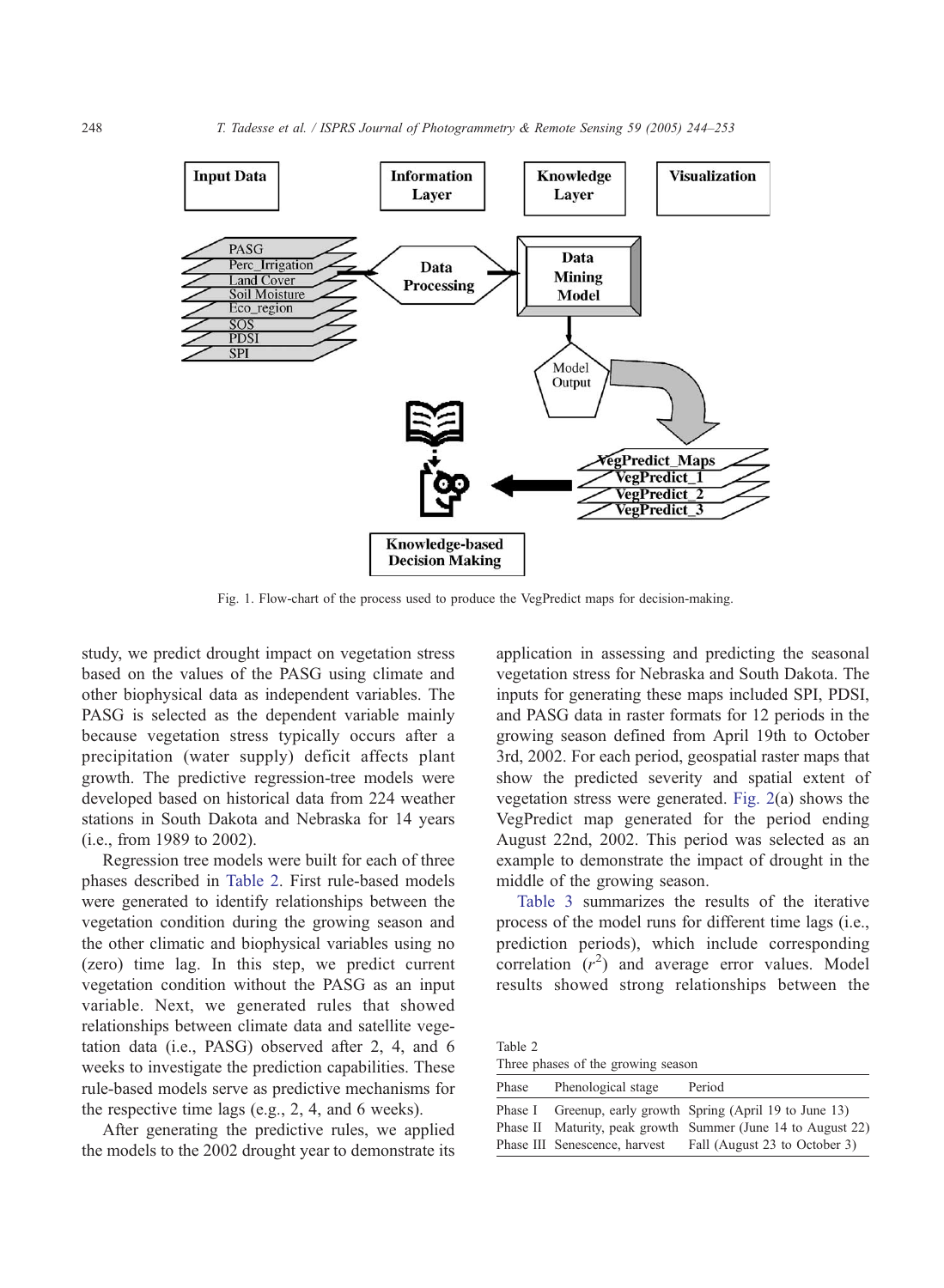<span id="page-6-0"></span>

Fig. 2. (a) The VegPredict map that was predicted 6 weeks earlier for the biweekly period ending 22nd August 2002; (b) drought monitor map for 27 August 2002. This map is for Nebraska and South Dakota and was extracted from the U.S. Drought Monitor (NDMC, USDA, and NOAA, <http://www.drought.unl.edu/dm/>); (c) the Percent Average Seasonal Greenness (PASG) derived from the actual satellite data for the biweekly period ending 22nd August 2002.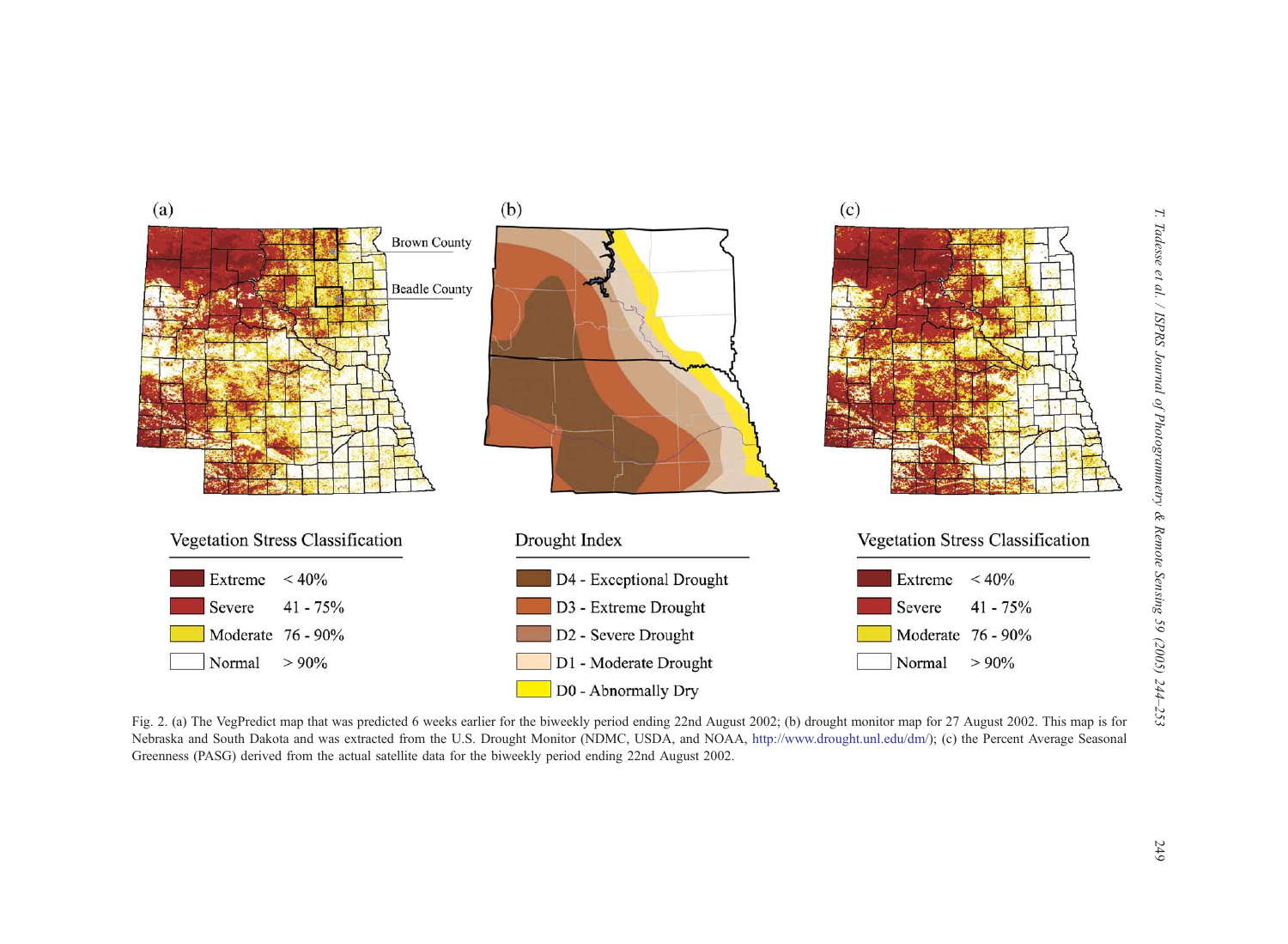<span id="page-7-0"></span>Table 3 Errors (unitless) and correlation coefficients of rule-based models for VegPredict for different time-lag periods

| Time lags               | For period                  | Average<br>error |      |
|-------------------------|-----------------------------|------------------|------|
| Zero lag                | 19th April to 13th June     | 15.53            | 0.44 |
|                         | 14th June to 22nd August    | 5.75             | 0.81 |
|                         | 23rd August to 3rd October  | 5.07             | 0.72 |
| Two-week<br>prediction  | 3rd May to 27th June        | 8.58             | 0.67 |
|                         | 28th June to 5th September  | 1.99             | 0.96 |
| Four-week<br>prediction | 16th May to 11th July       | 8.61             | 0.66 |
|                         | 12th July to 19th September | 3.48             | 0.85 |
| Six-week prediction     | 31st May to 25th July       | 8.14             | 0.66 |
|                         | 26th July to 3rd October    | 3.91             | 0.85 |

vegetation condition and the climatic and biophysical parameters.

The relationship of the climate data with the vegetation stress showed very low values of  $r^2$  (0.44) for the early phenological phase. This may be due to instability in the PASG close to the start of the growing season. However, the relationship is stronger during the periods of maturity and senescence (period prior to harvest and leaf-drop) since vegetation activity is more stable and predictable during these periods if the climatic conditions are known. This was evident by the  $r^2$  values of 0.81 and 0.72 for the summer and fall periods, respectively. The authors duly note that these model results bear the influence of spatial and temporal autocorrelation. For example, stations with close distance to each other may increase the  $r^2$  values because of their proximity observing similar climatic data. Efforts to account for these effects are in progress.

We have examined various techniques for the validation and evaluation of the VegPredict maps. One of the methods used is comparing the geospatial output with the U.S. Drought Monitor (USDM), currently used by many Federal, State, and local agencies to monitor drought ([Svoboda et al., 2002\)](#page-10-0). Other methods include comparing VegPredict with PASG derived from actual satellite data for the same periods, and validating the extent of the vegetation stress with the crop yield data.

## 3.1. Comparing VegPredict with the USDM and the actual satellite-derived PASG

In a comparison between the VegPredict map for period ending August 22, 2002 and the USDM for the same period ([Fig. 2\(](#page-6-0)b)), we see both significant similarities as well as differences in the spatial drought patterns. Because of relatively higher spatial resolution  $(1 \text{ km}^2)$ , more detailed patterns of vegetation stress are identified in the VegPredict compared to the USDM. The main difference between VegPredict and the USDM for this period is that the USDM delineated eastern South Dakota as an area showing no drought. We do not have a definitive answer for this difference; however, it may be due to the high intensity rain events that occurred in late July and early August in this area influenced the USDM depiction to miss the vegetation stress. The other discrepancies between the USDM and the VegPredict map are in most areas of eastern Nebraska. These differences may result from a considerable amount of irrigated agriculture that influences the decision rules generated for these areas.

[Fig. 2\(](#page-6-0)a) and (c) show many similarities between the VegPredict and the actual satellite-derived PASG. However, we observed some differences in the intensity of the vegetation stress in the eastern parts of Nebraska and South Dakota. One possible explanation for these differences could be that the heavy thunderstorms, which brought drought-easing rain for these areas, were not anticipated in the predictive rules and data in early August 2002. Generally, the strong similarity of the two figures indicates how well the VegPredict maps can predict vegetation stress. This may be helpful to the agricultural sector, especially in assessing and predicting pasture and rangeland conditions during the growing season.

## 3.2. Comparison with detrended crop yields for selected counties

One source for evaluation of VegPredict involves using the National Agricultural Statistics Service (NASS) county-level crop yield data for conformation of drought conditions ([NASS, 2004\)](#page-10-0). Detrending and normalization of crop yield data is necessary to minimize the effects of technological advancement on increasing production through the years. After detrending and normalizing, we can make more realistic comparisons with crop yield data through time. In this study, we selected Brown and Beadle counties in eastern South Dakota where we observed differences in drought patterns between the USDM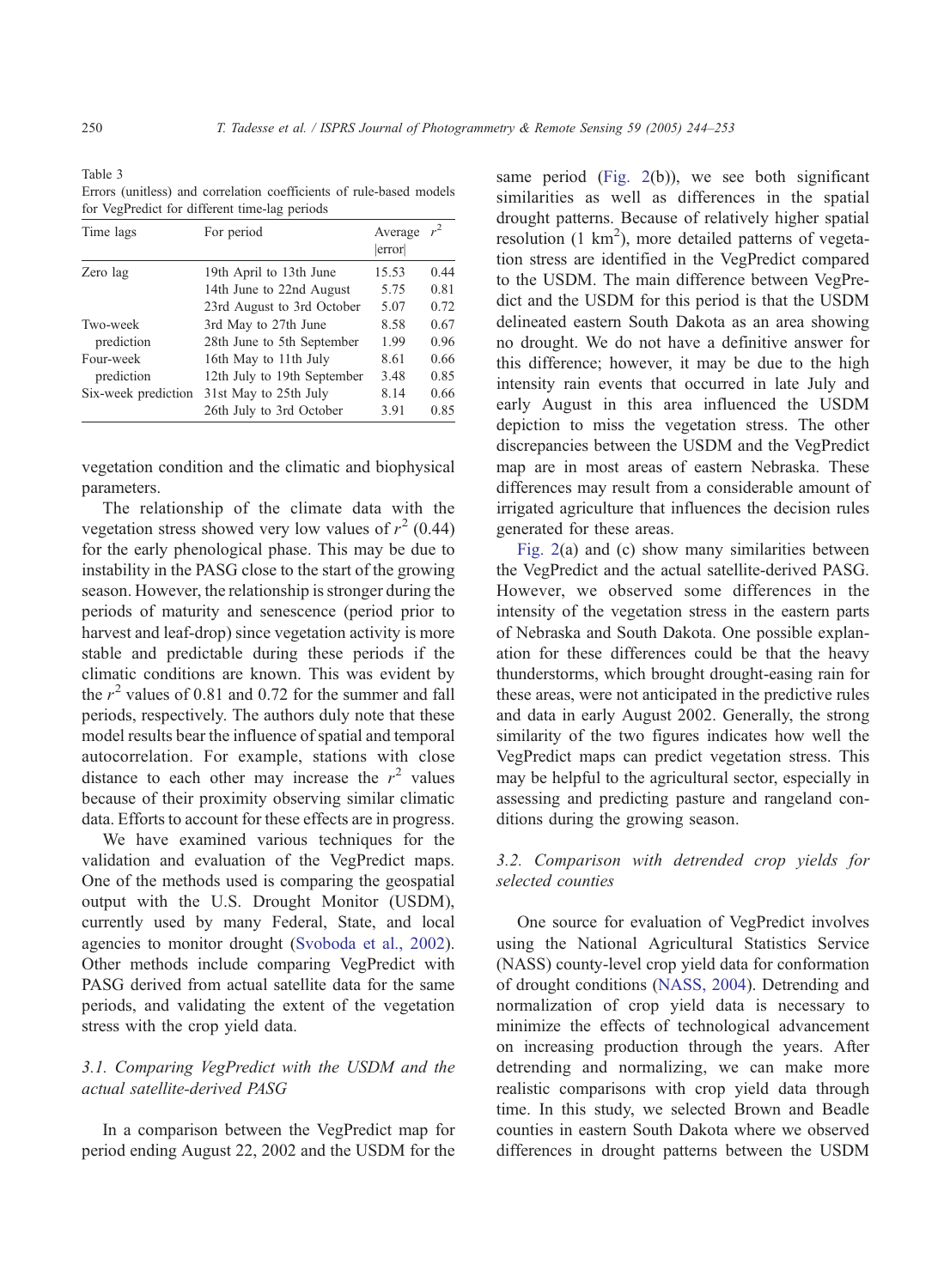and VegPredict. The USDM depicted these counties in eastern South Dakota as areas having no drought impacts [\(Fig. 2\(](#page-6-0)b)). In contrast, VegPredict indicated that these counties were undergoing vegetation stress because of drought ([Fig. 2\(](#page-6-0)a)).

Based on the 1997 Census of Agriculture data, the crops that have the largest acreage in Brown and Beadle counties are corn and wheat, respectively ([NASS, 2004\)](#page-10-0). Fig. 3(a) and (b) show the detrended and normalized corn and wheat production of Brown and Beadle counties. Both figures show 2002 as the lowest crop yields in both counties. This was confirmed by patterns in the VegPredict map but not in the USDM. The actual satellite data (PASG) for the same period confirmed vegetation stress within these counties ([Fig. 2\(](#page-6-0)c)).

#### 4. Future challenges and directions

At this point, we are faced with the challenge of objectively validating model output across the study



Fig. 3. (a) Detrended normalized corn production of Beadle County, South Dakota; (b) detrended normalized corn production of Brown County, South Dakota.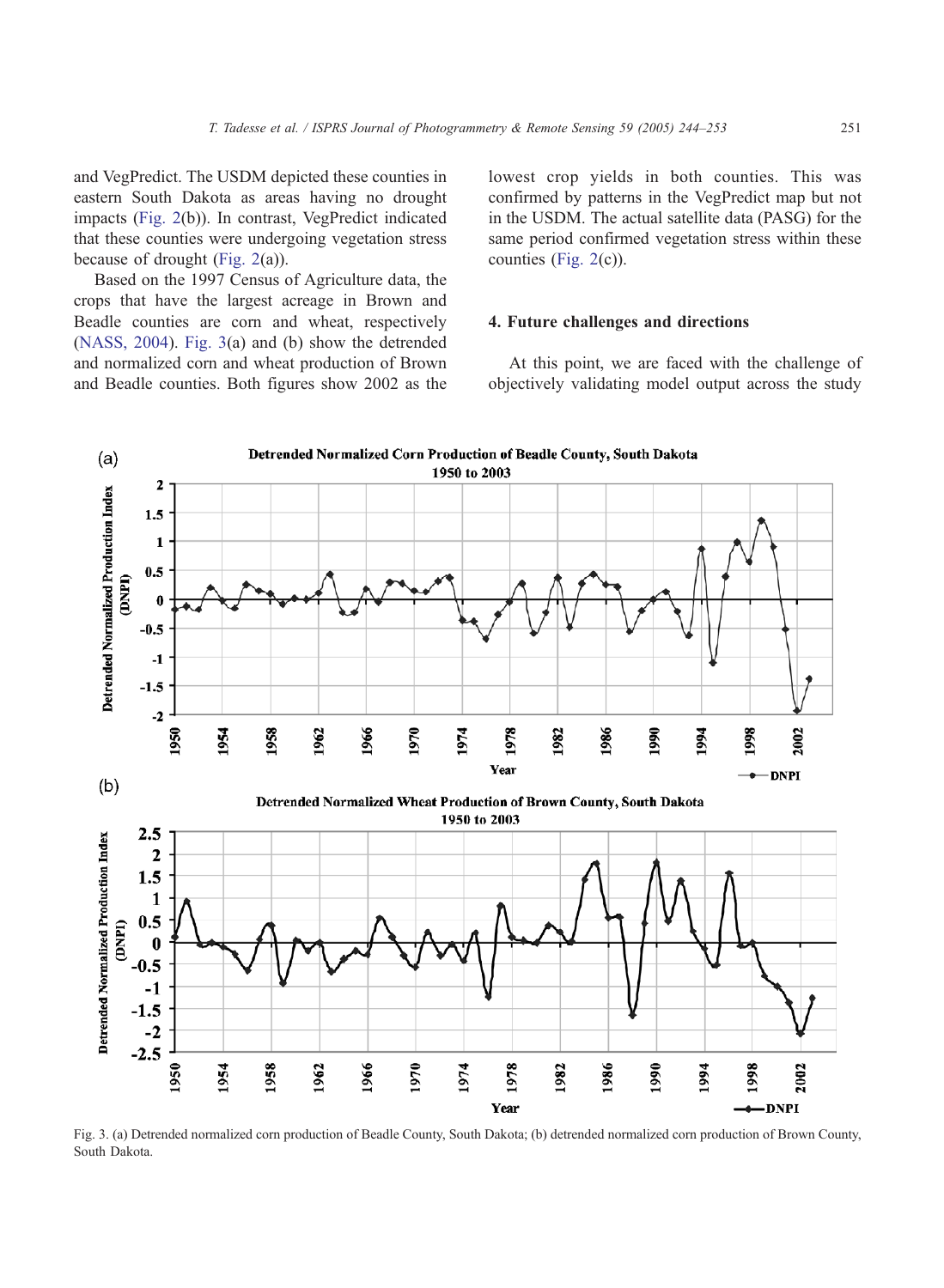<span id="page-9-0"></span>area. This task is challenging because VegPredict delivers continuous spatial coverage and is inherently finer in spatial detail than other commonly available drought indicators. Thus, we are pursuing data evaluation through several avenues.

The first method is comparing the drought patterns within agricultural areas utilizing county-level agricultural production statistics for additional counties instead of only selected counties, which were completed for the purpose of this study. The second approach is focused on determining the best way to deliver drought information to the public. This approach centered on holding several citizen panels where potential users will be asked to provide input on VegPredict and a web-enabled map application tool. Through citizen panels, we will assemble recommendations from the participants, which may include farmers, ranchers, extension agents, and experts from land management agencies. This information will then become a component in future development for both web-mapping tools and the content and effectiveness of the near-real time drought information.

#### 5. Conclusions

In this study, we have introduced a new drought prediction product that (a) has finer spatial detail than previously available, (b) provides current drought status and predicts future drought (vegetation) conditions, and (c) utilizes data mining and image processing techniques. The techniques appear to have wide applicability, and have potential for other areas, both in the USA and internationally. At this stage, evaluation and validation of model products are the highest priority. Because most existing drought information is much coarser in spatial and temporal detail, appropriate for only a subset of land-cover types (e.g., county-based agricultural statistics), and usually surrogate, validating these results remains a challenge.

The ultimate value of this kind of drought vegetation stress prediction is yet to be realized; however, the improved spatial resolution of this map product has the potential to provide detailed information up to 6 weeks earlier, providing information for decisions made at county and even community level.

#### Acknowledgements

This research was performed in part by the Raytheon and SAIC Corporations under U.S. Geological Survey Contracts 1434-CR-97-40274 and 03CRCN0001 and by the National Drought Mitigation Center under U.S. Geological Survey Grant 02CRGR0003.

#### References

- Cabena, P.H., Stadler, R., Verhees, J., Zanasi, A., 1998. Discovering Data Mining: From Concept to Implementation. IBM, New Jersey. 195 pp.
- Curran, P.J., 1981. Multispectral remote sensing for estimating biomass and productivity. In: Smith, H. (Ed.), Plants and the Daylight Spectrum. Academic Press, London, pp. 65 – 99.
- De'ath, G., Fabricius, K.E., 2000. Classification and regression trees—a powerful yet simple technique for ecological data analysis. Ecology 8 (11), 3178 – 3192.
- Di, L., Rundquist, D.C., Han, L., 1994. Modeling relationships between NDVI and precipitation during vegetative growth cycle. International Journal of Remote Sensing 15 (10),  $2121 - 2136$ .
- Eidenshink, J.C., 1992. The 1990 conterminous U.S. AVHRR data set. Photogrammetric Engineering and Remote Sensing 58 (6), 809 – 813.
- Federal Emergency Management Agency (FEMA), 1995. National mitigation strategy—partnerships for building safer communities. FEMA, Washington, D.C. 26 pp.
- Goddard, S., Harms, S.K., Reichenbach, S.E., Tadesse, T., Waltman, W.J., 2003. Geospatial decision support for drought risk management. Communication of the ACM 46 (1), 35–37.
- Goward, S.N., 1989. Satellite bioclimatology. Journal of Climate 2  $(7), 710 - 720.$
- Groth, R., 1998. Data Mining: A Hands-on Approach for Business Professionals. Prentice Hall Inc., New Jersey. 264 pp.
- Harms, S.K., Deogun, J., Tadesse, T., 2002. Discovering sequential association rules with constraints and time lags in multiple sequences. In: Hacid, M.S., Ras, Z.W., Zighed, D.A., Kodratoff, Y. (Eds.), Proc. the 13th International Symposium on Methodologies for Intelligent Systems, Lyon, France, June 27–29. Foundations of Intelligent Systems, Lecture Notes in Artificial Intelligence, vol. 2366. Springer, Berlin, pp. 432 – 441.
- Hayes, M.J., Svoboda, M.D., Knutson, C.L., Wilhite, D.A., 2004. Estimating the economic impacts of drought. 84th AMS Annual Meeting, Proc. the 14th Conference on Applied Climatology, Seattle, Washington, USA, 10–16 January (on CD-ROM).
- Ji, L., Peters, A.J., 2003. Assessing vegetation response to drought in the northern Great Plains using vegetation and drought indices. Remote Sensing of Environment 87 (1), 85–98.
- Kogan, F.N., 1995. Droughts of the late 1980s in the United States as derived from NOAA polar-orbiting satellite data. Bulletin of the American Meteorological Society 76 (5), 655-668.